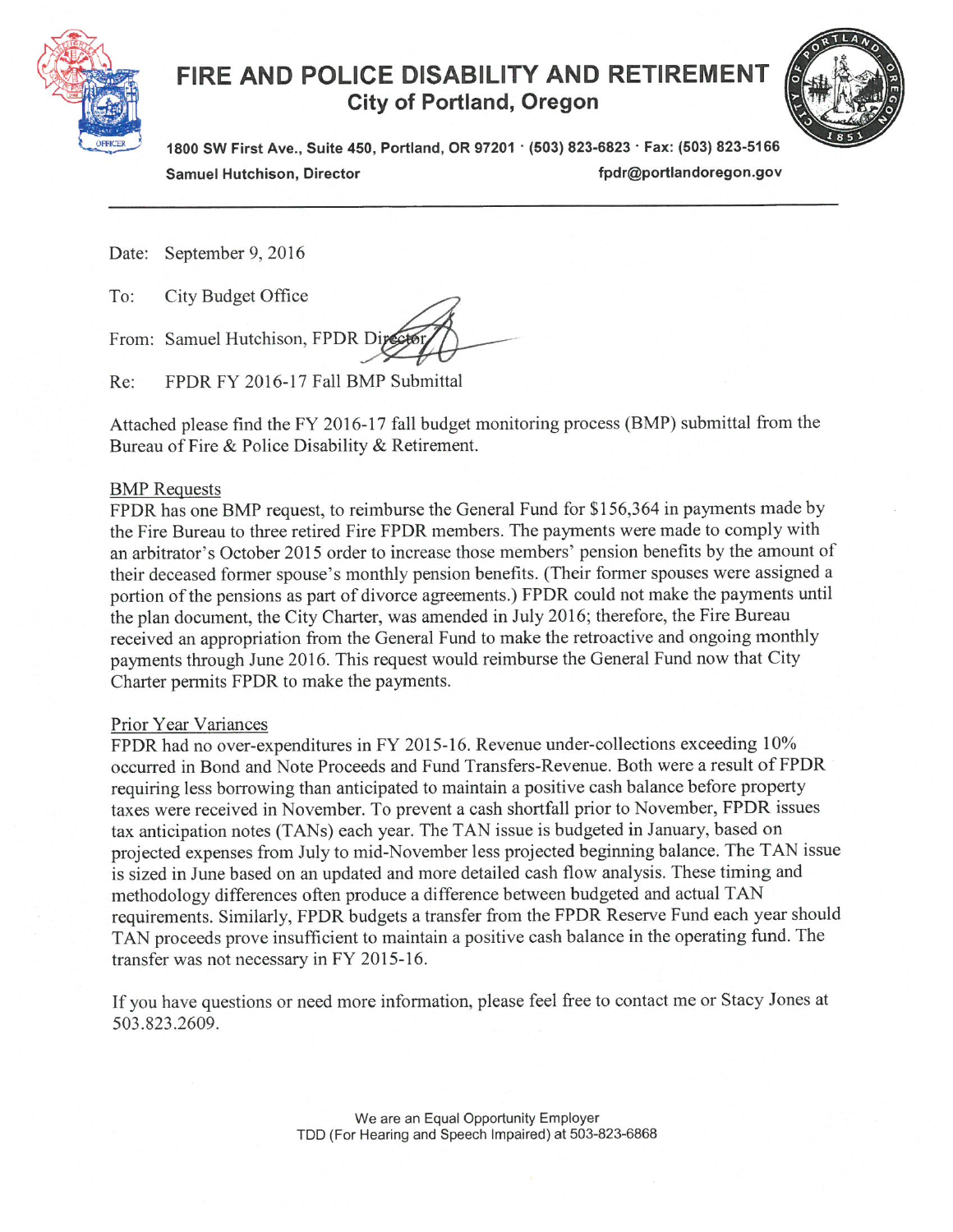### **CBO Discussion and Recommendations FY 2016-17 Fall BMP**

| <b>Bureau:</b> Bureau of Fire & Police Disability & Retirement | <b>Type:</b> Technical Adjustment                  |                                                  |                                                |  |
|----------------------------------------------------------------|----------------------------------------------------|--------------------------------------------------|------------------------------------------------|--|
| <b>Request:</b> DR_001 - Transfer for alternate payee award    |                                                    |                                                  |                                                |  |
|                                                                | <b>Fall BMP</b><br>Requested<br><b>Adjustments</b> | <b>Fall BMP</b><br><b>CBO/Council</b><br>Changes | <b>Fall BMP</b><br>Total<br><b>Adiustments</b> |  |
| <b>EXPENDITURES</b>                                            |                                                    |                                                  |                                                |  |
| <b>External Materials and Services</b>                         | (156,364)                                          | 0                                                | (156, 364)                                     |  |
| Fund Transfers - Expense                                       | 156.364                                            | 0                                                | 156.364                                        |  |
| <b>TOTAL EXPENDITURES</b>                                      | 0                                                  | 0                                                | 0                                              |  |

#### **Bureau Description:**

In 2009, the FPDR Board revoked Resolution 271, which authorized FPDR members to receive a reversionary interest if their alternate payees predeceased them. A grievance was filed by PFFA and sustained by an arbitrator in 2015. In FY 2015-16, the Fire Bureau made payments to satisfy the arbitration award through June 2016. In July 2016, Council retroactively amended the FPDR Plan to provide for the alternate payee reversion. With this technical adjustment, FPDR will reimburse the General Fund for those FY 2015-16 payments.

#### **CBO Discussion and Recommendation**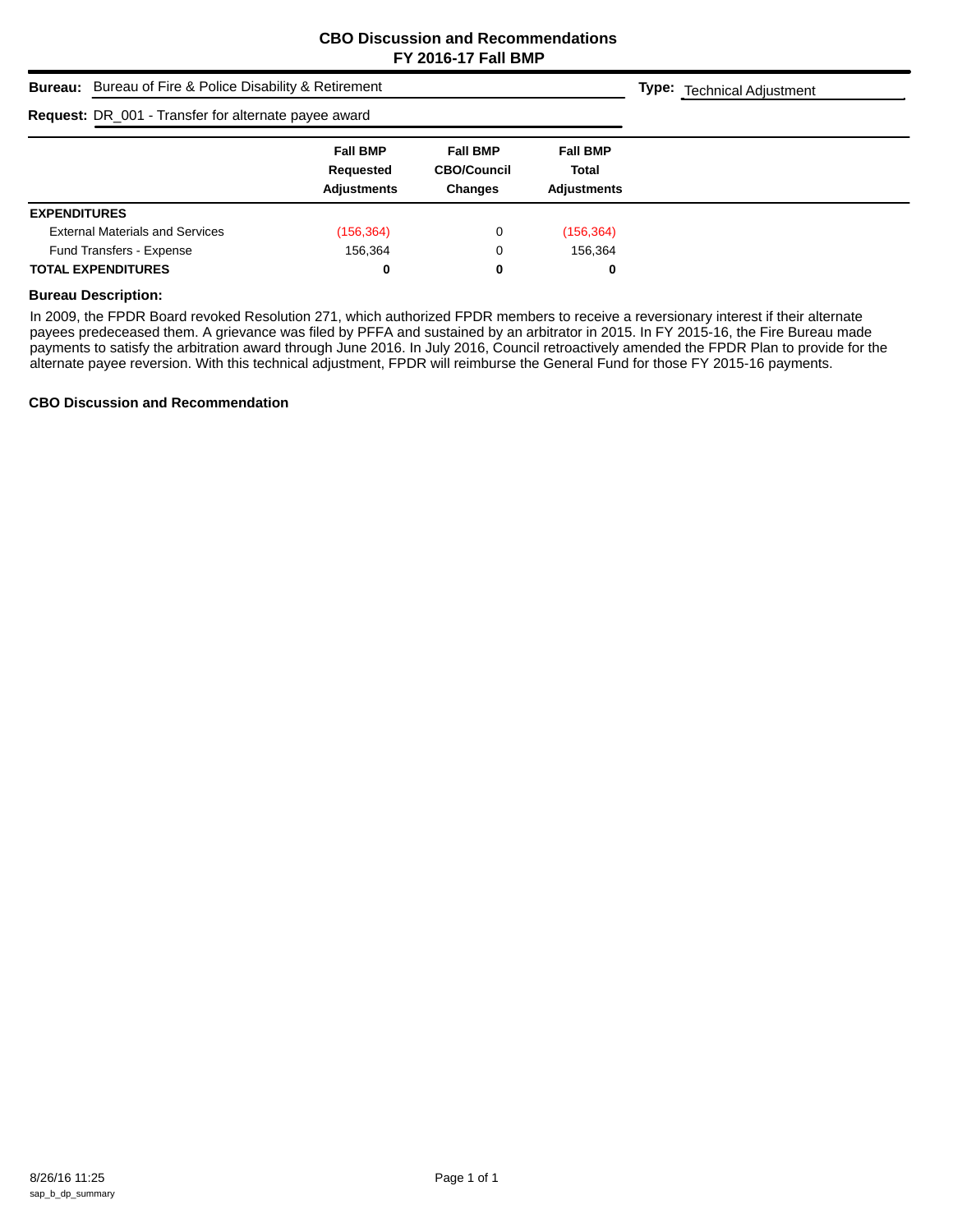|                                                  | FY 2015-16<br><b>Revised</b><br><b>Budget</b> | FY 2015-16<br>Year-End<br><b>Actuals</b> | <b>Percent</b><br>of Actuals<br>to Revised |  |
|--------------------------------------------------|-----------------------------------------------|------------------------------------------|--------------------------------------------|--|
| 800 - Fire & Police Disability & Retirement Fund |                                               |                                          |                                            |  |
| <b>EXPENDITURES</b>                              |                                               |                                          |                                            |  |
| <b>Personnel Services</b>                        | 2,003,000                                     | 1,948,783                                | 97.29                                      |  |
| <b>External Materials and Services</b>           | 118,750,333                                   | 116,476,184                              | 98.08                                      |  |
| Internal Materials and Services                  | 10,444,909                                    | 9,705,354                                | 92.92                                      |  |
| <b>Capital Outlay</b>                            | 72,400                                        | 53,770                                   | 74.27                                      |  |
| <b>Bond Expenses</b>                             | 32,277,309                                    | 24,762,001                               | 76.72                                      |  |
| Fund Transfers - Expense                         | 862,426                                       | 112,426                                  | 13.04                                      |  |
| Contingency                                      | 10,081,882                                    | $\Omega$                                 | 0.00                                       |  |
| <b>TOTAL EXPENDITURES</b>                        | 174,492,259                                   | 153,058,517                              | 87.72                                      |  |
| <b>REVENUES</b>                                  |                                               |                                          |                                            |  |
| <b>Budgeted Beginning Fund Balance</b>           | 18,465,039                                    | 0                                        | 0.00                                       |  |
| <b>Taxes</b>                                     | 122,058,820                                   | 122,764,712                              | 100.58                                     |  |
| <b>Charges for Services</b>                      | 0                                             | 44                                       | 0.00                                       |  |
| Interagency Revenue                              | 1,037,200                                     | 1,076,739                                | 103.81                                     |  |
| <b>Fund Transfers - Revenue</b>                  | 750,000                                       | 0                                        | 0.00                                       |  |
| <b>Bond and Note</b>                             | 31,885,000                                    | 24,637,339                               | 77.27                                      |  |
| <b>Miscellaneous</b>                             | 296,200                                       | 495,682                                  | 167.35                                     |  |
| <b>TOTAL REVENUES</b>                            | 174,492,259                                   | 148,974,516                              | 85.38                                      |  |
|                                                  |                                               |                                          |                                            |  |

## **Prior Year Fund Reconciliation Report**

### **Fund Reconciliation Narrative**

In order to prevent a cash shortfall prior to the receipt of property tax revenue in November, FPDR issues Tax Anticipation Notes (TANs) each year. The TAN issue is budgeted in January, based on projected expenses for July through mid-November, less projected beginning fund balance. The size of the actual TAN issue is based on a cash flow analysis completed in June. These timing and methodology differences resulted in a variance between budgeted and actual Bond and Note Revenues in FY 2015-16. In addition to TANs, FPDR plans a \$750,000 transfer from the FPDR Reserve Fund to the FPDR Fund each fall to maintain positive cash balance in the event the TANs are insufficient. In FY 2015-16, TANs alone were sufficient and the fund transfer was not necessary, resulting in a significant under-collection in Fund Transfer - Revenue.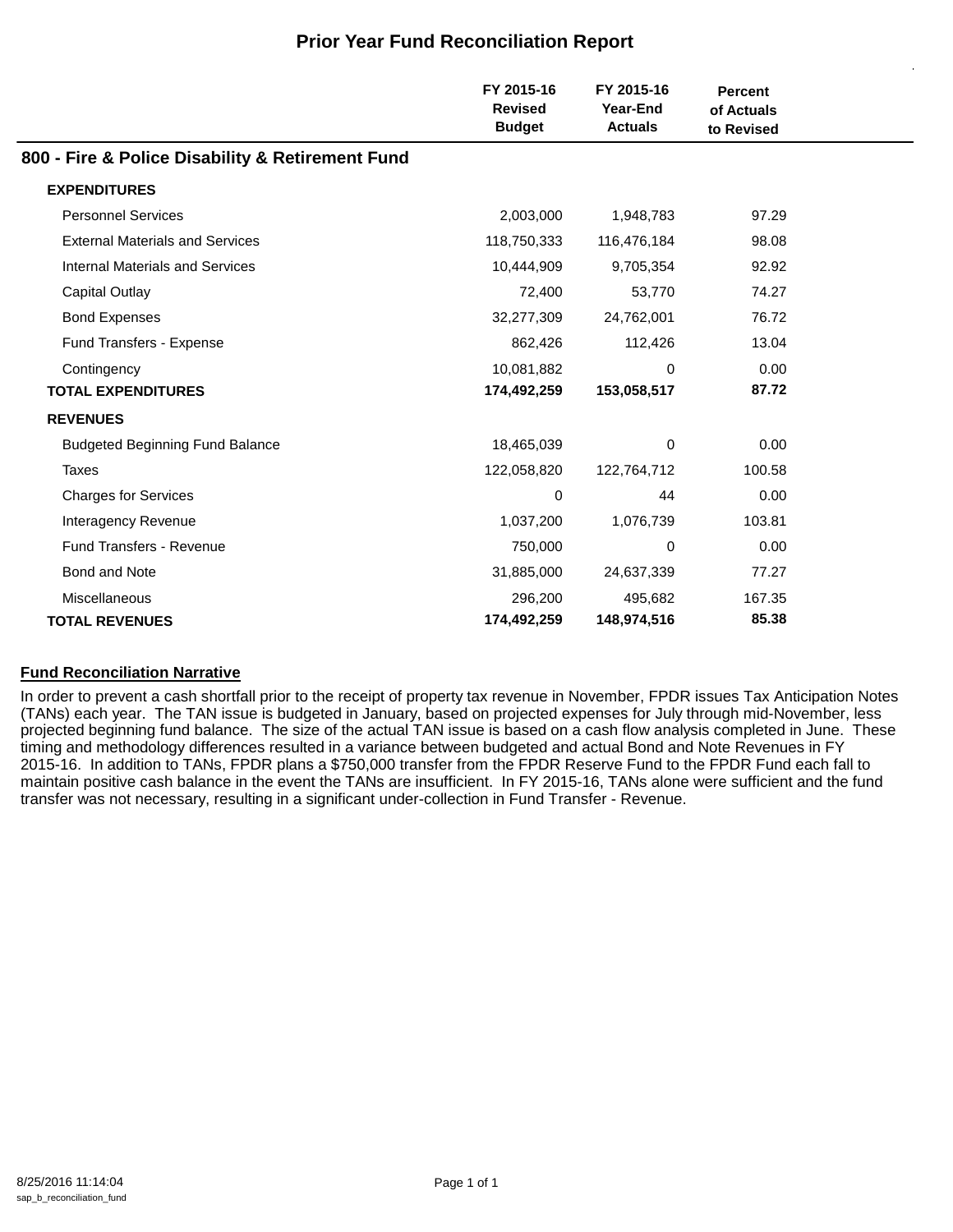## **Prior Year Fund Reconciliation Report**

|                                                      | FY 2015-16<br><b>Revised</b><br><b>Budget</b> | FY 2015-16<br>Year-End<br><b>Actuals</b> | <b>Percent</b><br>of Actuals<br>to Revised |  |
|------------------------------------------------------|-----------------------------------------------|------------------------------------------|--------------------------------------------|--|
| 801 - Fire & Police Disability & Retirement Res Fund |                                               |                                          |                                            |  |
| <b>EXPENDITURES</b>                                  |                                               |                                          |                                            |  |
| Unappropriated Fund Balance                          | 750,000                                       | 0                                        | 0.00                                       |  |
| Fund Transfers - Expense                             | 750.000                                       | 0                                        | 0.00                                       |  |
| <b>TOTAL EXPENDITURES</b>                            | 1,500,000                                     | 0                                        | 0.00                                       |  |
| <b>REVENUES</b>                                      |                                               |                                          |                                            |  |
| <b>Budgeted Beginning Fund Balance</b>               | 750,000                                       | 0                                        | 0.00                                       |  |
| <b>Fund Transfers - Revenue</b>                      | 750,000                                       | 0                                        | 0.00                                       |  |
| <b>TOTAL REVENUES</b>                                | 1,500,000                                     | 0                                        | 0.00                                       |  |

### **Fund Reconciliation Narrative**

FPDR budgets a transfer from the FPDR Reserve Fund each year should tax anticipation note proceeds prove insufficient to maintain a positive cash balance in the operating fund. The transfer was not necessary in FY 2015-16.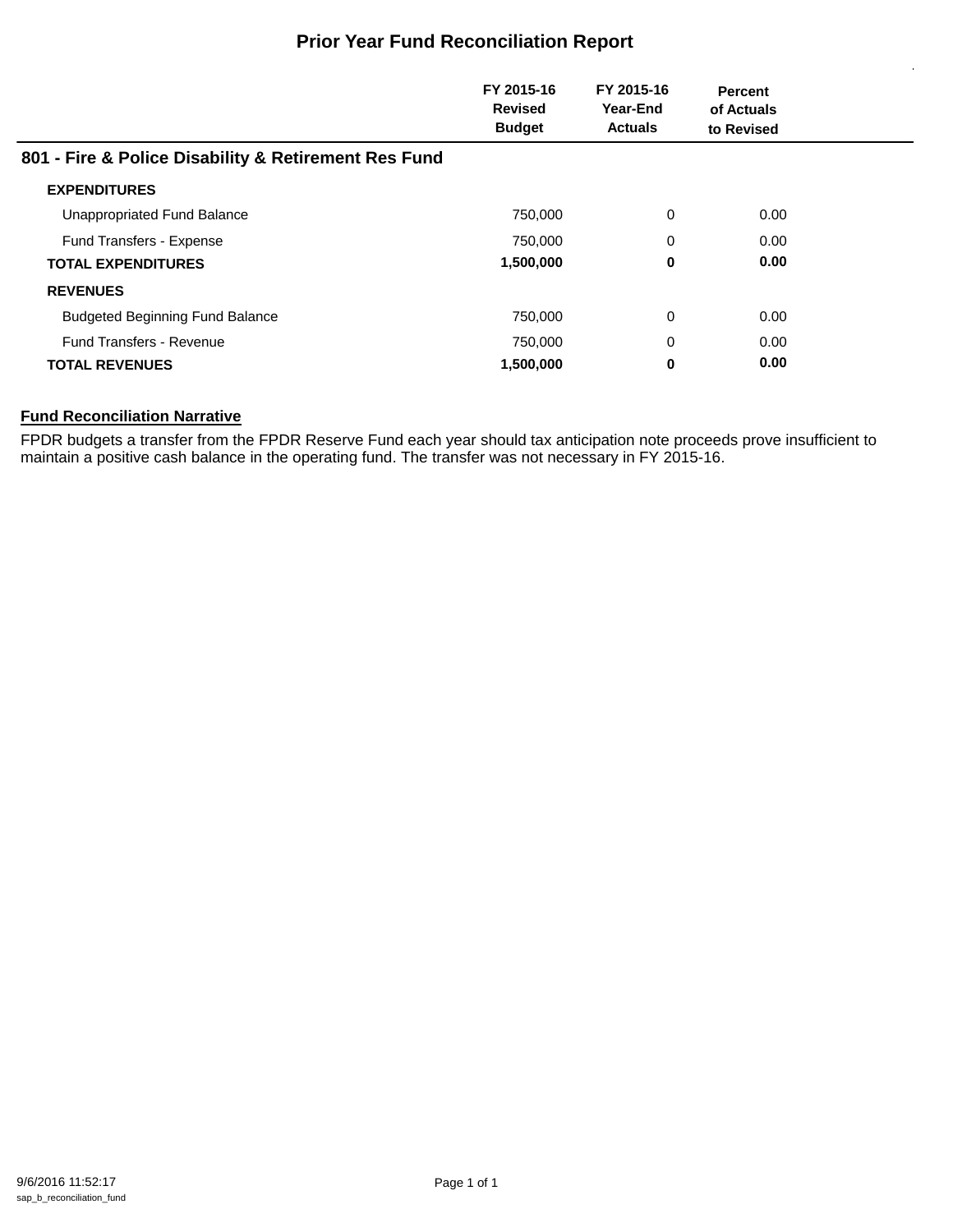## **Bureau of Fire & Police Disability & Retirement**

#### **Performance Measures**

| <b>Performance Measure</b>                                                                                                      | <b>Type</b>       | FY 2013-14<br>Year-End<br><b>Actuals</b> | FY 2014-15<br>Year-End<br><b>Actuals</b> | FY 2015-16<br>Adopted<br><b>Budget</b> | FY 2015-16<br>Year-End<br><b>Actuals</b> | FY 2016-17<br>Adopted<br><b>Budget</b> |
|---------------------------------------------------------------------------------------------------------------------------------|-------------------|------------------------------------------|------------------------------------------|----------------------------------------|------------------------------------------|----------------------------------------|
|                                                                                                                                 |                   |                                          |                                          |                                        |                                          |                                        |
| DR_0002 - Administrative cost as a percentage of bureau budget                                                                  | <b>KPM</b>        | 2.20%                                    | 1.57%                                    | 1.60%                                  | 1.61%                                    | 1.69%                                  |
| DR_0003 - Number of FPDR 2 retirements from active service                                                                      | <b>KPM</b>        | 26                                       | 40                                       | 72                                     | 57                                       | 59                                     |
| DR_0004 - Number of pension estimates                                                                                           | <b>WORKLOAD</b>   | 219                                      | 240                                      | 204                                    | 424                                      | 293                                    |
| DR_0005 - Number of Fire & Police Disability & Retirement 1 and 2<br>pension recipients                                         | WORKLOAD          | 2,106                                    | 1,972                                    | 2,190                                  | 1,981                                    | 2,311                                  |
| DR_0006 - Number of pre-retirement workshop participants                                                                        | <b>WORKLOAD</b>   | 30                                       | 53                                       | 54                                     | 123                                      | 75                                     |
| DR_0007 - Percentage of workshop participants who rated<br>workshop helpful                                                     | <b>EFFECTIVE</b>  | 100%                                     | 100%                                     | 100%                                   | 100%                                     | 100%                                   |
| DR_0008 - Percentage of pension estimates processed within one<br>week                                                          | <b>EFFICIENCY</b> | 69%                                      | 73%                                      | 70%                                    | 82%                                      | 80%                                    |
| DR_0011 - Number of members on short-term disability                                                                            | <b>WORKLOAD</b>   | 230                                      | 243                                      | 230                                    | 257                                      | 243                                    |
| DR_0012 - Number of medical bills                                                                                               | <b>WORKLOAD</b>   | 4,351                                    | 4,114                                    | 4,143                                  | 3,671                                    | 4,159                                  |
| DR_0013 - Number of long-term disability recipients                                                                             | <b>WORKLOAD</b>   | 55                                       | 48                                       | 42                                     | 35                                       | 40                                     |
| DR_0014 - Amount of medical cost savings                                                                                        | <b>EFFECTIVE</b>  | \$2,005,553                              | \$1,306,255                              | \$1,981,505                            | \$1,382,411                              | \$1,298,046                            |
| DR_0015 - Savings as a percentage of total medical costs                                                                        | <b>EFFECTIVE</b>  | 44.7%                                    | 38.8%                                    | 40.7%                                  | 38.8%                                    | 42.4%                                  |
| DR_0020 - Percentage of disability claims decisions in 90 days                                                                  | <b>EFFICIENCY</b> | 99%                                      | 100%                                     | 99%                                    | 98%                                      | 97%                                    |
| DR_0021 - Percentage of disability claims decisions in 60 days                                                                  | <b>EFFICIENCY</b> | 93%                                      | 93%                                      | 96%                                    | 88%                                      | 90%                                    |
| DR_0022 - Percentage of disability claims decisions in 30 days                                                                  | <b>EFFICIENCY</b> | 65%                                      | 67%                                      | 69%                                    | 54%                                      | 55%                                    |
| DR_0023 - Percentage of members whose final pay was 99% or<br>more of last estimate                                             | <b>EFFECTIVE</b>  | 100%                                     | 100%                                     | 100%                                   | 100%                                     | 100%                                   |
| DR_0024 - Number of disability claims filed                                                                                     | <b>KPM</b>        | 343                                      | 360                                      | 330                                    | 398                                      | 356                                    |
| DR_0025 - Percent of workforce who are FPDR 3                                                                                   | <b>KPM</b>        | 25%                                      | 27%                                      | 29%                                    | 31%                                      | 36%                                    |
| DR_0026 - FPDR tax levy rate (per \$1,000 of Real Market Value)                                                                 | <b>KPM</b>        | \$1.62                                   | \$1.48                                   | \$1.36                                 | \$1.30                                   | \$1.29                                 |
| DR_0027 - Percentage of workforce on disability at June 30                                                                      | <b>KPM</b>        | 4.6%                                     | 4.2%                                     | 3.4%                                   | 3.4%                                     | 4.0%                                   |
| DR_0028 - Percentage of FPDR 2 members now or soon-to-be<br>retirement eligible who received a pension estimate in the last two | <b>EFFECTIVE</b>  | 0%                                       | 50%                                      | 0%                                     | 71%                                      | 65%                                    |

years

#### **Performance Measure Variance Descriptions**

Administrative cost as a % of bureau budget was 1.61% this year. This is less than the strategic target of 1.67%. The number of service retirements was 57, similar to the 53 projected. The number fluctuates from year to year as the demographics of membership, labor negotiations, and the regional economy affect retirement patterns. A notable increase is seen in the number of pension estimates and the number of pre-retirement workshop participants. In both cases, actuals exceeded FY 2015-16 targets by more than 100%. FPDR attributes this growth to interest surrounding the potential return of the "27 pay date" pension methodology and enhanced FPDR outreach to promote retirement readiness. The number of disability claims has increased from last year, affecting the efficiency measures for claims proecessing slightly. The % of FPDR3 workforce has been increasing as expected. The tax rate per \$1,000 of RMV was \$1.30. The lower tax rate is due to the growth of RMV and lower discount and compression rates. FPDR's long-term strategic target is to keep the tax rate below the \$2.80 cap imposed by the City Charter. The % of workforce on disability was 3.4%. Since the Charter change in 2007, it decreased steadily for the first five years and has been stable at around 4% more recently.